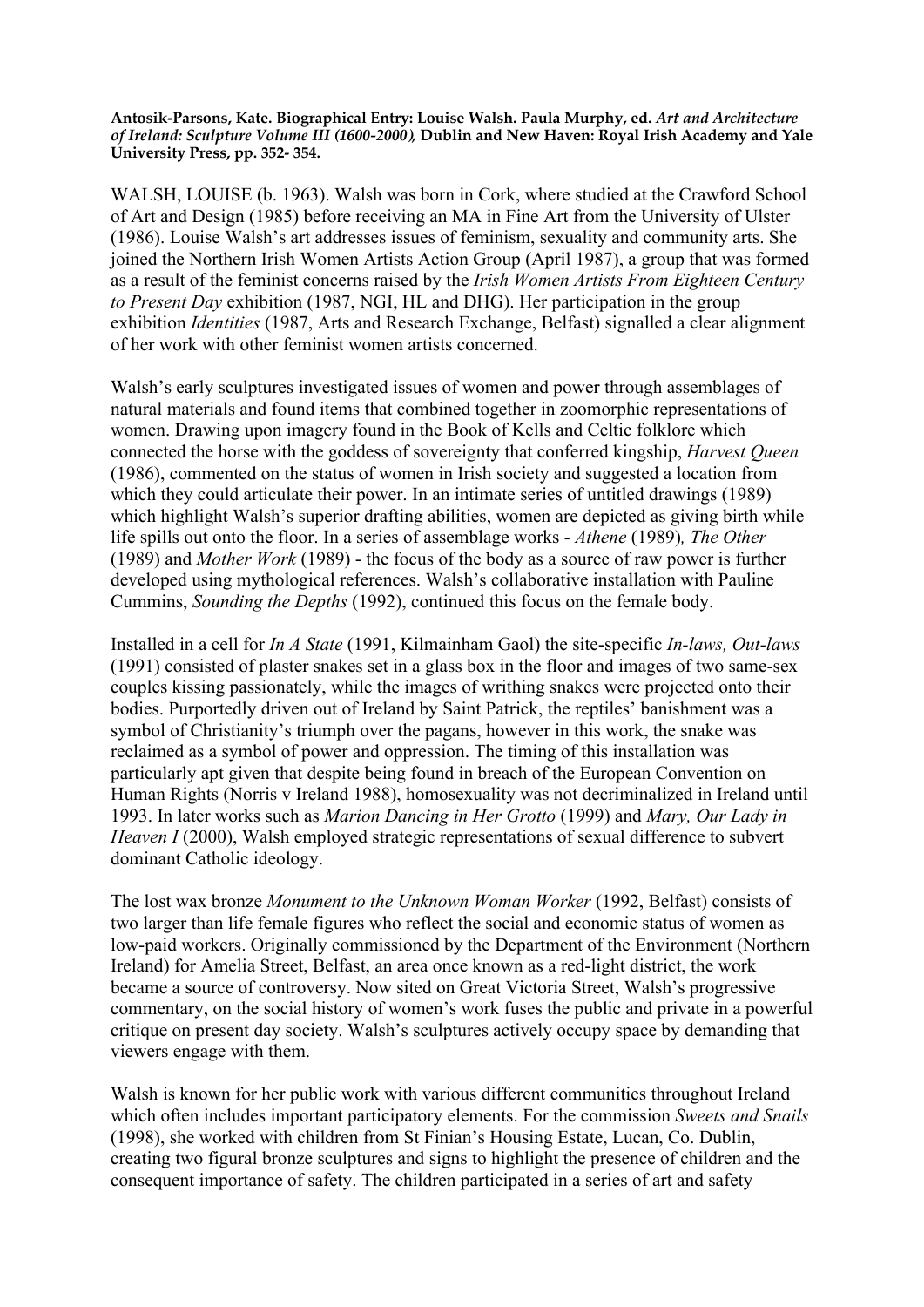workshops to produce the images for the signs which were mounted at newly installed speed ramps. Walsh organised an exhibition so that all workshop participants, not just those chosen for the signs, received community recognition.

*Circuit* (2003) was commissioned by the Royal Victoria Hospital, Belfast. A poem commissioned from Martin Mooney was sandblasted on to six columns, while a large rotating bronze snake was on the final column. The coiled reptile referenced the rod of Asclepius, an ancient symbol of medicine and healing; in shedding its skin, the snake is symbolic of renewal or rejuvenation. Viewers encircled the columns to engage with the text and physically manipulated the snake before entering the building, a metaphor for taking 'healing' into their own hands. *The Hybrid Love Seat* (2008), a Per Cent for Art commission jointly funded by the Roads Procurement Agency and St. James' Hospital, Dublin, is a forty-foot railed seating area that functions as a boundary wall between the Mary Aikenhead flats and the James Street Luas stop. The seat, composed of several large semi-circles, unifies rather than divides the space. Mounted atop the railing pillars are bronze sculptures of hybrid creatures created by teenagers from the local community. Participating in a series of drawing and modelling workshops, the teenagers were encouraged to develop their artistic skills as well as contribute to the permanent sculpture.

In a commission for the Department of Social Development in Northern Ireland (2006-2011), Walsh celebrates the contributions of women workers to the shirt factory industry in Derry. Still in the fabrication stage, the large-scale installation, a partial Singer sewing machine, ranging from seven metres to eleven metres in height, will be sited on the Waterside Roundabout at King Street. The location, straddling the roundabout, permits viewers, on foot and by car, to experience the landscape and the sculpture in different ways. On the side where the needle touches down, a ridge representing a shirt collar inscribed with personal stories collected from local factory workers highlights the oral history research component that records important and unacknowledged local history.

Walsh's solo exhibitions include *Louise Walsh* (1990) Arts Council Gallery, Belfast; *Offering* (1997), a video and sculptural installation, Belltable Arts Centre, Limerick. She has been the recipient of several awards including Major Bursary Award, ACI (1991, 1993, 1998); Gulbenkien Foundation Award for Artists Work (1996); ACNI Grant (1989); ACNI Equipment Grant (1988); Peter Moores Foundation Bursary (1985-1986). In addition she has completed several residencies including Artist in Residence (1998, WERRC, University College Dublin); Artists Work Programme (1996, IMMA); Available Resources (1991, Orchard Gallery, Derry).

Walsh began lecturing part-time in Sculpture at Limerick School of Art & Design in 1989 and was appointed Lecturer in 1994. From 1996 she has taught part-time in Sculpture at NCAD and was appointed Lecturer in 2002. Kate Antosik-Parsons

Selected Reading:

Moira Roth, 'Two Women: The Collaborations of Pauline Cummins and Louise Walsh, or International Conversations Among Women', *Sounding the Depths: A Collaboration Installation by Pauline Cummins and Louise Walsh* Dublin: Irish Museum of Modern Art, 1992; Dorothy Walker, *Modern Art in Ireland* Dublin: Wolfhound Press, 1997; Hilary Robinson 'Disruptive Women Artists: An Irigarayan Reading of Irish Visual Culture,' *Irish*